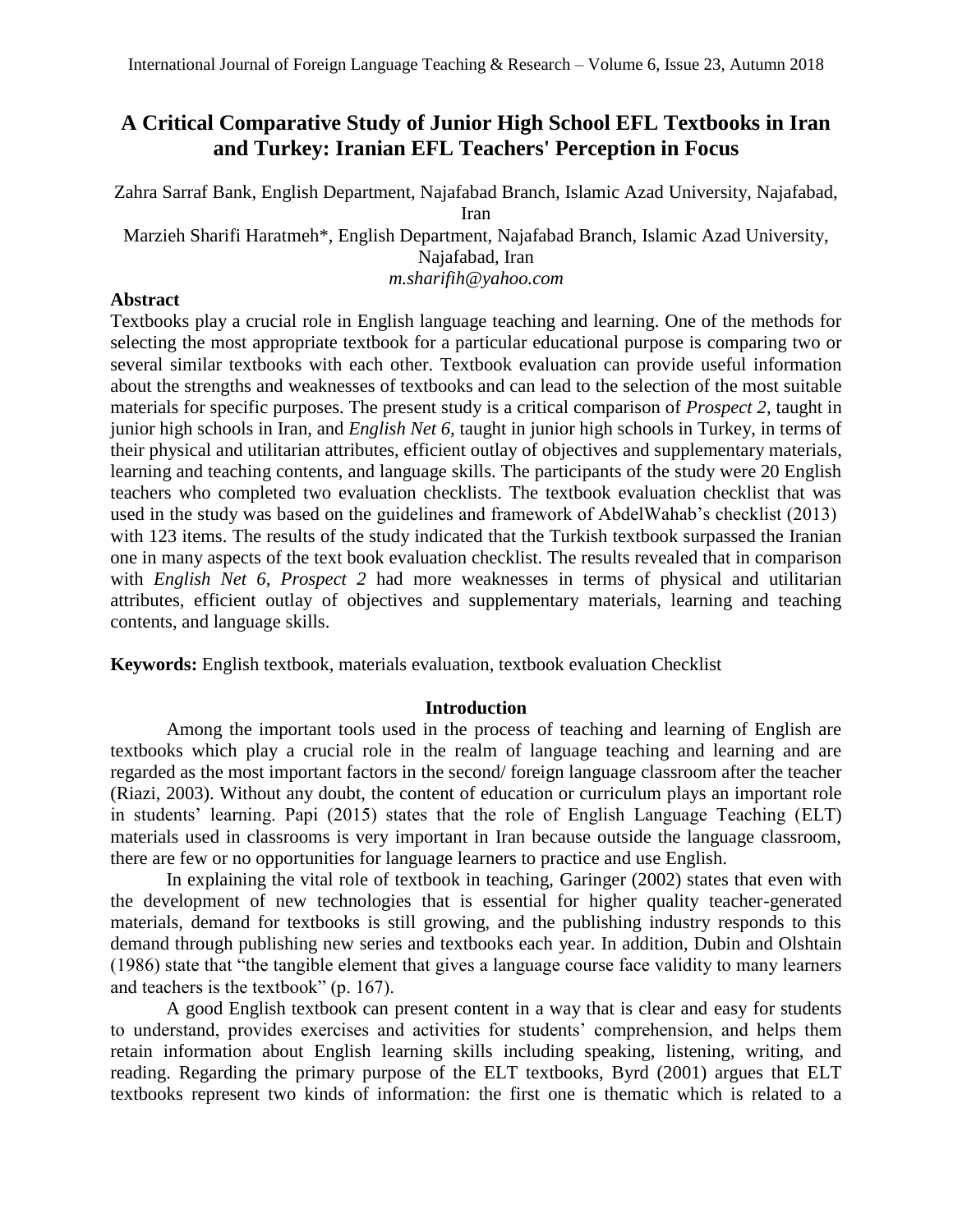particular theme such as family, school, etc. and the second one is linguistic that is related to grammar, vocabulary, and language skills. The users of ELT textbooks engage with the content of the document to obtain the linguistic knowledge needed to communicate in a foreign language. In other words, the primary purpose of many ELT textbooks is to help learners learn thoroughly the linguistic content through the use of thematic content.

Richards (2001) states that learning textbooks should help teachers concentrate on learning content rather than on content production for students. Such books can also be useful for teachers with less practical experience. As mentioned before, it seems that selecting proper textbook for students have an important role in improving skill learning in them; therefore, this matter should be noted by governors, managers, and educational contents decision makers.

Also, the fact that textbooks are the core of language teaching/ learning process may not be rebuffed and there should be a general satisfaction among teachers and students in relation to the primary role of the textbooks. Therefore, it is important to know how well a textbook plays the role that is assumed for it. The idea of textbook evaluation comes true when decisions are to be made about selecting a suitable textbook for a specific teaching situation.

In order to have effective function of textbooks, McGrath (2006) suggests two factors; firstly, the textbook should suite the teaching context and secondly, the attitudes of the teachers and learners should be considered. One of the best methods for selecting the suitable textbooks for the students is comparing two or several similar textbooks with each other because the comparison procedure can show points of strength and weakness in each textbook. Moreover, in order to select an effective textbook, materials evaluation becomes an unavoidable process in relation to certain guidelines and criteria. Researchers have developed some reference checklists that could be used in material evaluation, in general, and textbook evaluation, in particular. Cunningsworth (1995) states that the most crucial points to be taken into consideration in evaluation of a textbook are approach, design, language content, skills, topic, and so on.

In Iran, English is taught in language institutes and it is also a mandatory subject in schools. In language institute, global textbooks and materials produced by well-known publishers such as Oxford, Longman and Cambridge are used. Unlike institutes, all the textbooks for the schools are prepared and published by the Ministry of Education and language teachers throughout the country have to follow the same syllabus.

The content of education or curriculum plays an important role in students' learning, so textbooks are usually reviewed and revised by authors in order to remove the weaknesses, to intensify their existing strengths, and to revise the contents that have changed during the time. English textbooks are published for special educational purposes and are usually reviewed and revised by authors to modify their weaknesses and strengths in order to optimize transferring educational purposes to students. As English is taught as a foreign language in the secondary schools of both Iran and Turkey, the researcher was motivated to compare *Prospect 2*, taught in junior high schools in Iran, with *English Net 6*, taught in junior high schools in Turkey.

### **Review of Literature**

The ever-increasing role of textbooks in language classrooms has motivated researchers around the world to conduct research on English language textbooks. Al-hijailan (1999) investigated the quality of the third grade secondary school textbook in Saudi Arabian schools. The results of the study revealed that the book's appearance, accompanying, materials, academic content, cultural content, and evaluation techniques were satisfied in the textbook while the fulfillment of the national goals and the teaching methods were not. The results uncovered the areas of strength, and weaknesses of the textbook.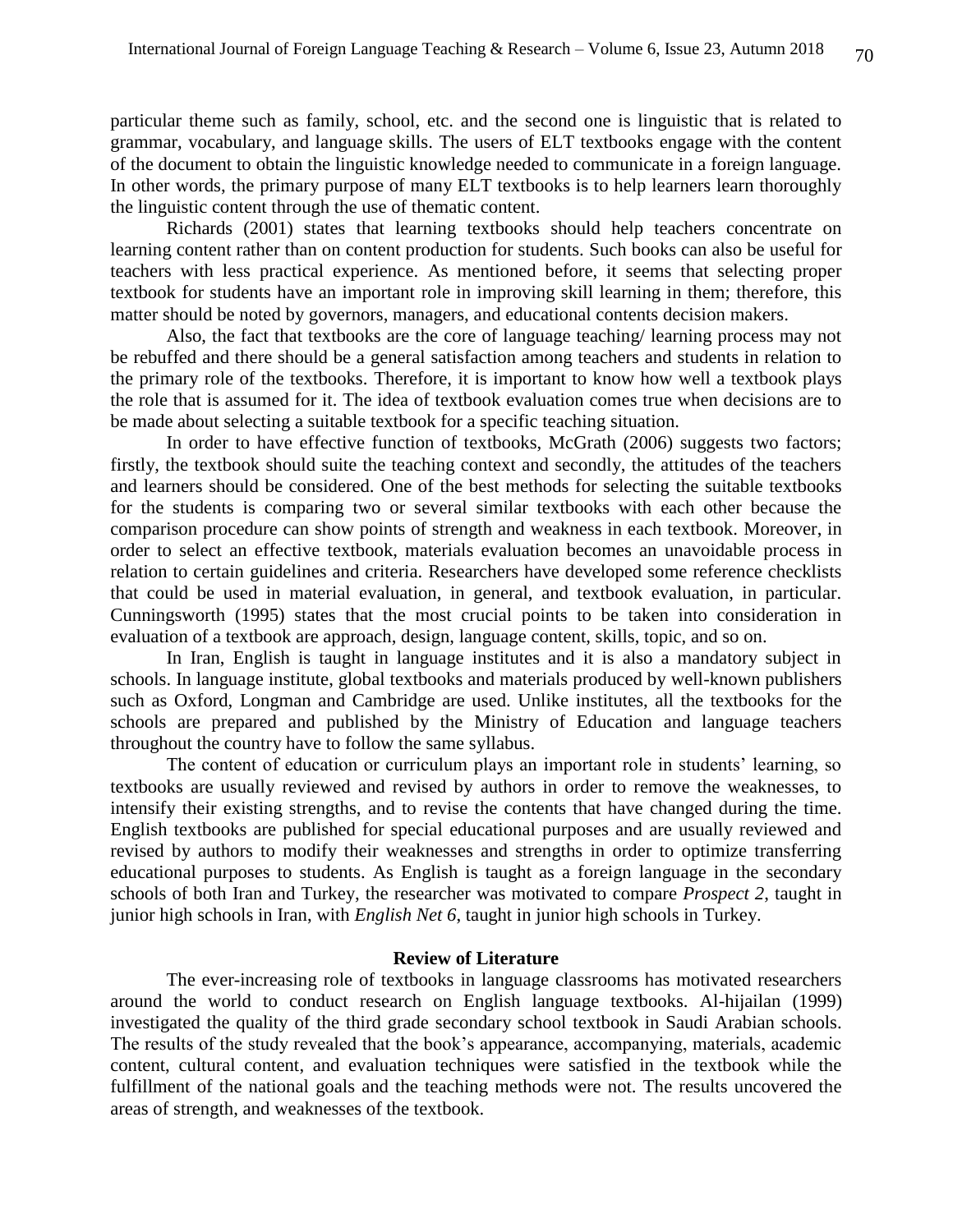In an attempt to evaluate eight current adult courses published by four leading publishers in the United Kingdom. Tomlinson (2001) used a list of 133 course evaluation criteria. The checklist used was divided under two main headings, overall criteria and coursebook specific criteria. The overall-course criteria consisted of eight categories, namely publisher's claims, flexibility, syllabus, pedagogic approach, topic contents, voice, instructions and teach ability. The coursebook-specific criteria included four categories appearance, design, illustration and reading texts. In addition, specific criteria for cassettes and CD ROM, teacher's book, workbook and video were used in this evaluative study. The study provided an evaluation for every individual coursebook and one list of positive trends and another of negative trends in current courses.

In Malaysian context, Chandran (2003) tried to evaluate  $9<sup>th</sup>$  grade local and international English course book used in high schools in terms of language skills and language components. In order to evaluate the specified coursebook, a comprehensive checklist was designed in terms of language skills and components with reference to some available checklists. Using this checklist, teachers who were the prime users of the coursebook were asked to evaluate them in terms of language skills and language components. The result were analyzed quantitatively and the findings were discussed by considering teacher and student needs. Furthermore, a comparison was made between the local and the international coursebook evaluations and some recommendation were provided relying on the overall findings.

McGrath (2006) set out to investigate teachers' and learners' views on their English language textbook through the metaphors they use to describe them. This study which was conducted in Hong Kong revealed certain potential differences between teachers' and students' attitudes toward textbooks.

Nikou and Soleimani (2012) have also investigated the extent to which the Iranian and Turkish high school English textbooks represent the cultural principles and examined the cultural references in these textbooks. They applied Ramirez and Hall's (1990) categorization. The analysis was carried out within a coding scheme with eight categories. Results of the study indicate that: the ELT textbooks in Turkey and more in Iran appear too weak to provide new information or broaden students' worldview or cultural understanding. In other words, the study seems to postulate that changes should be made if we want to prepare the student to communicate in the multicultural world of English and if we want to use the nationally developed textbooks for the optimum benefit. The findings of the study present the point that cultural principles are not utilized in the Iranian and Turkish high school textbooks.

By adopting ESL textbook evaluation checklist devised and prepared by Miekley (2005), Mobarakeh and Arani (2012) evaluated high school textbooks of general English courses prepared and published by the Ministry of Education in Iran and the New Bridge to Success Series which is taught in Turkish high schools. The evaluation process revealed that ELT books used in Iranian high schools are not authentic; considering sociocultural issues, English and Persian names were used interchangeably; and most importantly oral skills were totally ignored. New Bridge to Success series, on the other hand, didn't suffer from the above mentioned shortcomings.

Rahimpour and Hashemi (2011) made an attempt to evaluate three English language textbooks used at high schools in Iran. To do so, the researchers developed a 46-item questionnaire based on different sections (i.e. vocabulary, grammar, reading, language function, and pronunciation practice) of the textbooks under investigation. The participants of this study included 60 high school English teachers with more than five years of experience. The result of Rahimpour and Hashemi's (2011) research showed that the textbook were 'not satisfactorily' acceptable in term of vocabulary, reading, pronunciation as well physical makeup and practical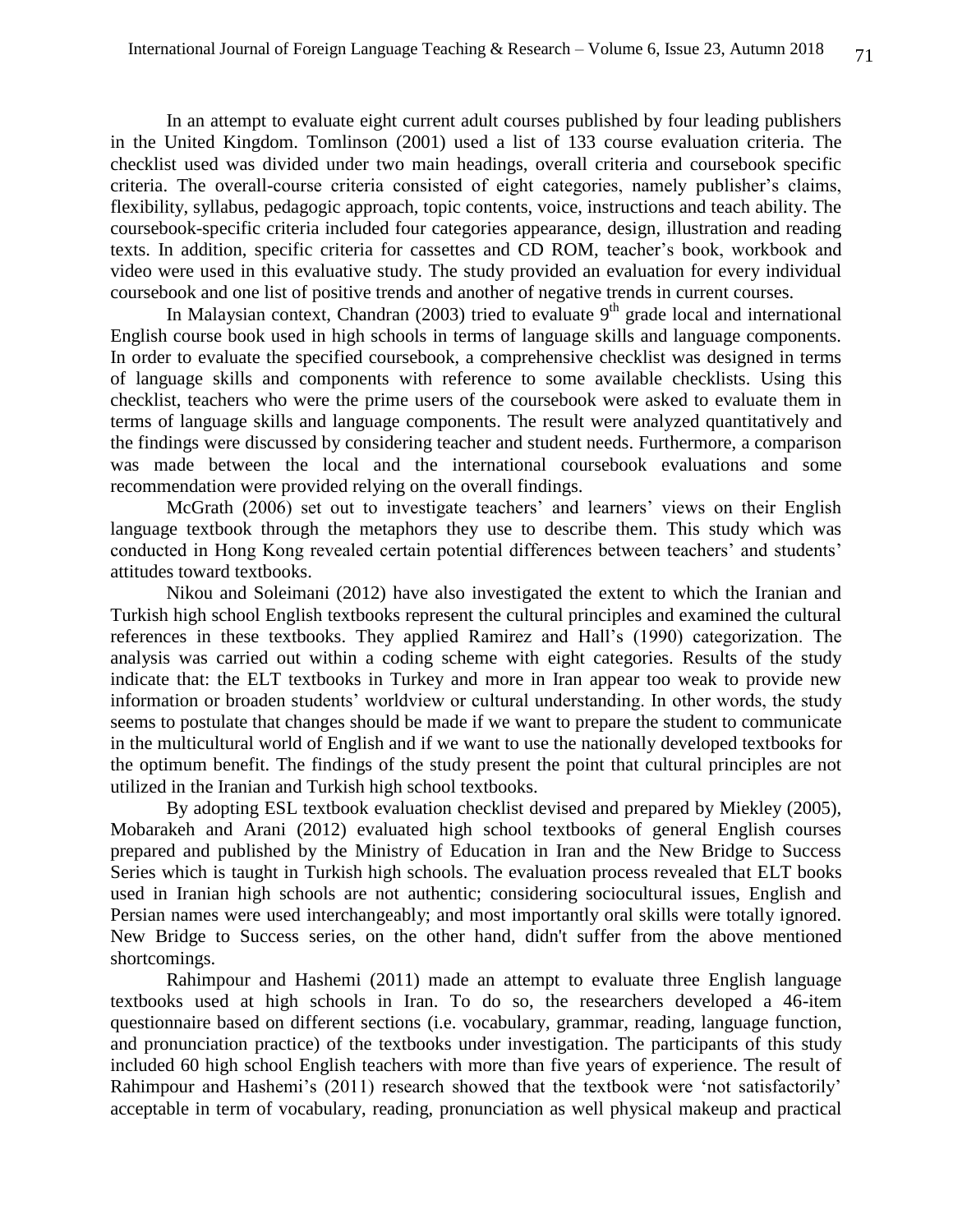concerns. However, the textbooks were rated 'to some extent' acceptable in terms of grammar presentation and practice. Moreover, the presentation and practice of Language Function were rated 'not at all' acceptable.

In another attempt, Dahmardeh (2009) aimed to explore the teachers' perspectives and their perceptions of students' needs about Iranian high school textbooks. The researcher concluded that these textbooks cannot meet the learners' and the teachers' needs within the Iranian educational system and it is a bit strange that they still emphasize structural methods and ignore the communicative role of the language.

In one study, Razmjoo (2007) analyzed the content of the textbooks of the Iranian high schools and some private institutes (The Interchange Series) descriptively and inferentially. The analysis of the data indicated that there was a radical difference between the two type types of textbooks. The high school textbooks were mainly reading and grammar based. However, the textbooks utilized in the private institutes provide an equal balance among all the skills and the components of language.

 As mentioned many studies have been conducted on different aspects of English textbooks evaluation and comparison (Nikou & Soleimani, 2012; Mobarake & Arani, 2012; Rahimpour & Hashemi, 2011). However, since *Prospect* textbooks are newly published, there have been few studies comparing them with global and successful EFL textbooks. Therefore, it seems necessary to conduct more investigation on these textbooks in order to reveal their points of strength and weakness. In order to bridge this gap, the present study tried to evaluate *Prospect 2*, a recently published English textbook for Iranian junior high school students, by comparing it with *English Net* 6, taught in junior high schools in Turkey. Specifically this study aims at comparing *Prospect 2* with *English Net 6* in terms of physical and utilitarian attributes, efficient outlay of objectives and supplementary materials, learning and teaching contents, and language skills. The study aimed at answering the following questions:

Q1. Do *Prospect 2* and *English Net 6* differ significantly in terms of physical and utilitarian attributes?

 Q2. Do *Prospect 2* and *English Net 6* differ significantly in terms of efficient outlay of objectives and supplementary materials?

Q3. Do *Prospect 2* and *English Net 6* differ significantly in terms of learning-teaching contents?

Q4. Do *Prospect 2* and *English Net 6* differ significantly in terms of language skills?

### **Methodology**

# **Participants**

The participants of the study were 20 English teachers who were asked to complete the evaluation checklists. A number of teachers with the experience of teaching at high schools or junior high schools and the others with the experience of teaching at university and English institutes participated in this study voluntarily. The participants were both male and female whose teaching experiences have been placed somewhere on the continuum of 10 to 30 years and ranging in age from 28 to 50 years old. The participants completed two checklists, one checklist for Turkish 1st grade and the other one for Iranian 3rd grade junior high school EFL textbooks. The Turkish and Iranian textbooks were available to the participants of the study.

#### **Instrumentation**

The materials used in this study were Iranian  $3<sup>rd</sup>$  grade, Turkish  $1<sup>st</sup>$  grade junior high school EFL textbooks and a textbook evaluation checklist. The analysis and evaluation of the two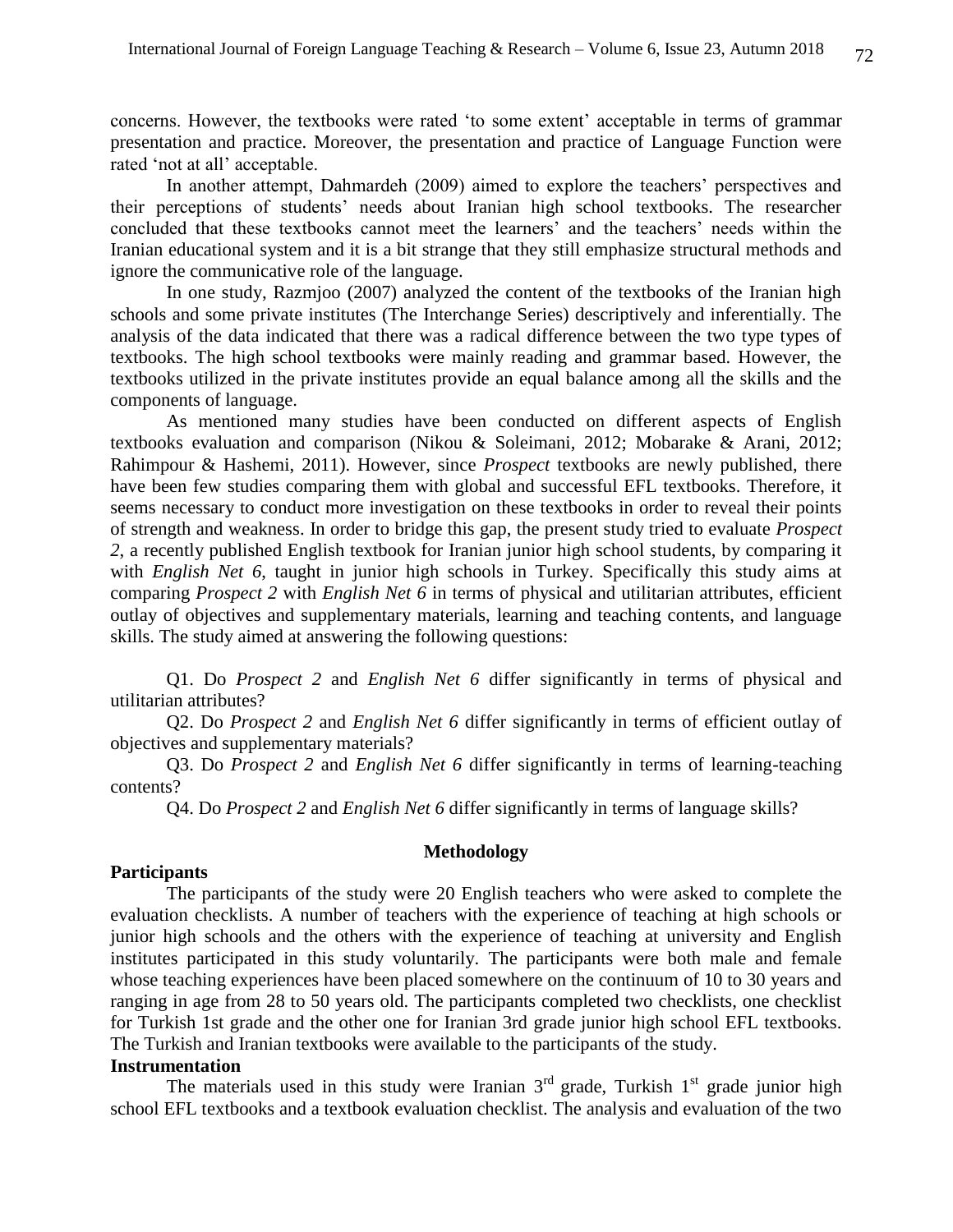textbooks was based on the guidelines and framework by AbdelWahab's checklist (2013. The checklist integrated the elements of a number of previous checklists (e.g., Soori, Kafipour, & Soury, 2011; Mukundan, Nimehchisalem & Hajimohammadi, 2011; Tok, 201). This checklist contained 123 items for evaluation which were grouped under four domains: 1) physical and utilitarian attributes (20 items); 2) efficient outlay of objectives and supplementary materials (24 items); 3) learning-teaching content (25 items), and 4) language skills (54 items). There were 123 items on the checklist, with two points possible for each item. The criteria were numerically rated on a scale from 1 to 3 in the blank space of the score column as follows: Poor  $= 1$  (It goes up to 64 %.) Satisfactory  $=2$  (It starts with 65% and goes up to 74 %.) Good  $=3$  (It starts with 75 %.)

To ensure the validity of the checklist, the contents of the items used in the checklist were examined carefully and critically by expert judges. The experts were the researcher and three university faculty members. As a result of the panel views, several items were either discarded or modified. Internal consistency of the survey instrument was estimated using Cronbach's coefficient alpha. The coefficient alpha ranged more than .81 suggesting a high estimate of reliability based on the mean inter-item correlation.

#### **Procedure**

The newly developed checklist was used to collect as many types of data as possible. First, an evaluation checklist with two columns was designed. The universal features of EFL textbooks tailored and adapted to the needs of the learners appeared in the first column on the form. A merit score consisting of numbers 1 to 3 appeared in the second column on the checklist. A comparative weight was assigned to the relative realization of each actual criterion in the textbook under scrutiny: a perfect match between the ideal defined criterion and its actual realization in the textbook received three, a total lack received one, and any inadequate match received two. Finally, the numbers in the merit score column after each criterion were represented on charts. The first version of the checklist was distributed on the jury who gave their opinions concerning each item. The validity of the checklist was ensured as the jury involved a number of experts who are were familiar with the research context. Experts' views on the construct and wording of the items enabled the researcher to realize certain crucial issues that had been neglected in the development of the checklist. Procedures of data collection and analysis went simultaneously and a selected EFL textbook was explored thoroughly with a particular focus on the proposed current checklist criteria under four main categories; Physical and utilitarian attributes, efficient outlay of objectives and supplementary materials, learning-teaching content, and language skills with sixteen subcategories: general appearance, layout and design , illustrations, book objectives, teaching aids, teaching methods, subject and content, exercises, social and cultural contexts, listening, speaking, reading, writing, grammar, vocabulary , and pronunciation

### **Results**

Before analyzing the data to answer the research questions and to test the hypotheses, their distribution was analyzed by using Kolmogorov-Smirnov test to ensure that they were compatible with the assumption of normality. The results showed that the significance level of Kolmogorov-Smirnov test to analyze the assumption of normality for physical and utilitarian attributes, efficient outlay of objectives and supplementary materials, learning-teaching contents, language skills was greater than 0.05. Table 1 shows the results of Kolmogorov-Smirnov test.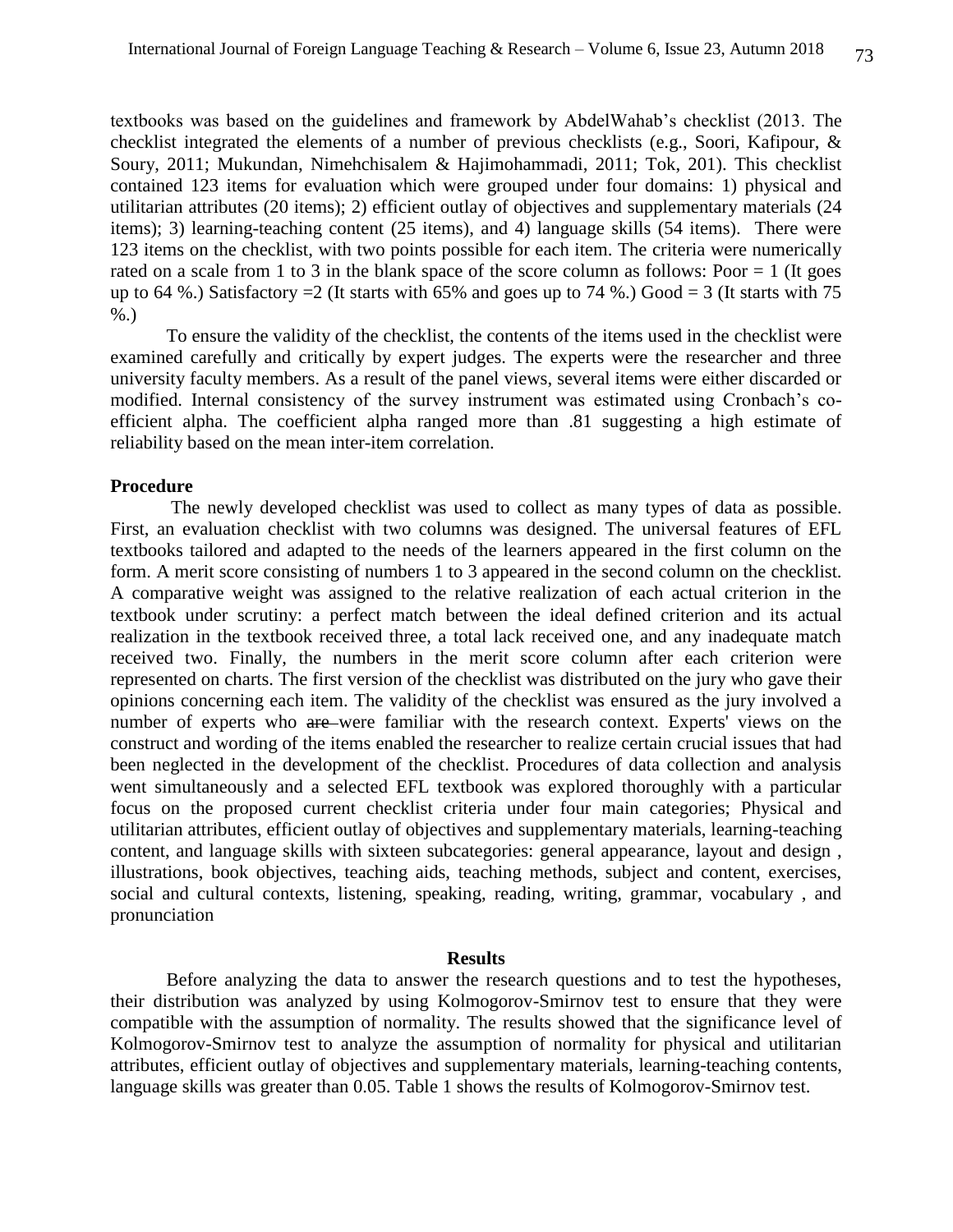|                           | English Net 6    |      | Prospect 2        |      |
|---------------------------|------------------|------|-------------------|------|
|                           | <b>Statistic</b> | Sig. | <b>Statistics</b> | Sig. |
| S                         |                  |      |                   |      |
| Physical and Utilitarian  | .656             | .782 | .896              | .399 |
| <b>Attributes</b>         |                  |      |                   |      |
| Efficient<br>of<br>Outlay | .504             | .961 | .398              | .998 |
| Objectives<br>and         |                  |      |                   |      |
| Supplementary             |                  |      |                   |      |
| Materials                 |                  |      |                   |      |
| Learning-Teaching         | .783             | .572 | .936              | .346 |
| Content                   |                  |      |                   |      |
| Language Skills           | .575             | .895 | .953              | .312 |
| Total                     | .696             | .719 | .993              | .278 |

**Table 1.** *Results of One-Sample Kolmogorov-Smirnov Test to Check the Normality Assumption for Overall Comparison between Prospect 2 and English Net 6*

The first research question aimed at examining the significance of difference between *Prospect 2* and *English Net 6* in terms of physical and utilitarian attributes. Table 2 reports the descriptive statistics which compare physical and utilitarian attributes of Persian and Turkish textbooks in three subcategories.

|                       |    | Persian Textbook |           |      |           |    | <b>Turkish Textbook</b> |           |      |      |  |
|-----------------------|----|------------------|-----------|------|-----------|----|-------------------------|-----------|------|------|--|
|                       | N  | М                | <b>SD</b> |      | Min Max   | N  | M                       | <b>SD</b> | Min  | Max  |  |
| General<br>Appearance | 20 | 2.0500           | .39403    |      | 1.20 2.60 | 20 | 2.5900                  | .30762    | 1.80 | 3.00 |  |
| Layout                | 20 | 1.9864           | .37340    |      | 1.36 2.82 | 20 | 2.3045                  | .26590    | 1.82 | 2.82 |  |
| <b>Visuals</b>        | 20 | 1.7000           | .51042    | 1.00 | 3.00      | 20 | 2.2125                  | .34674    | 1.50 | 2.75 |  |
| Total                 | 20 | 1.9121           | .37310    |      | 1.19 2.72 | 20 | 2.3690                  | .25497    | 1.85 | 2.73 |  |

**Table 2.** *Descriptive Statistics for the Physical and Utilitarian Attributes*

In this test, the mean score for physical and utilitarian attributes of the Turkish textbook  $(M = 2.37)$  was greater than the mean score of the Persian textbook  $(M = 1.91)$ . It shows that the Turkish textbook was better in terms of physical and utilitarian attributes.

However, to make sure that this difference was statically significant, a paired samples ttest was conducted. Table 3 shows the results of the test.

|        |      | <b>Paired Differences</b> |       |                     |            |       |    |                |
|--------|------|---------------------------|-------|---------------------|------------|-------|----|----------------|
|        |      |                           |       | 95%                 | Confidence |       |    |                |
|        |      | Std.                      |       | Std. Error Interval | οf         | the   |    | Sig.<br>$(2 -$ |
|        | Mean | Deviation                 | Mean  | Difference          |            |       | Df | tailed)        |
|        |      |                           |       | Lower               | Upper      |       |    |                |
| Pair 1 |      | 2.70000 2.15455           | 48177 | 1.69164             | 3.70836    | 5.604 | 19 | .000           |

**Table 3.** *Results of Paired Samples T- Test for the Physical and Utilitarian Attributes*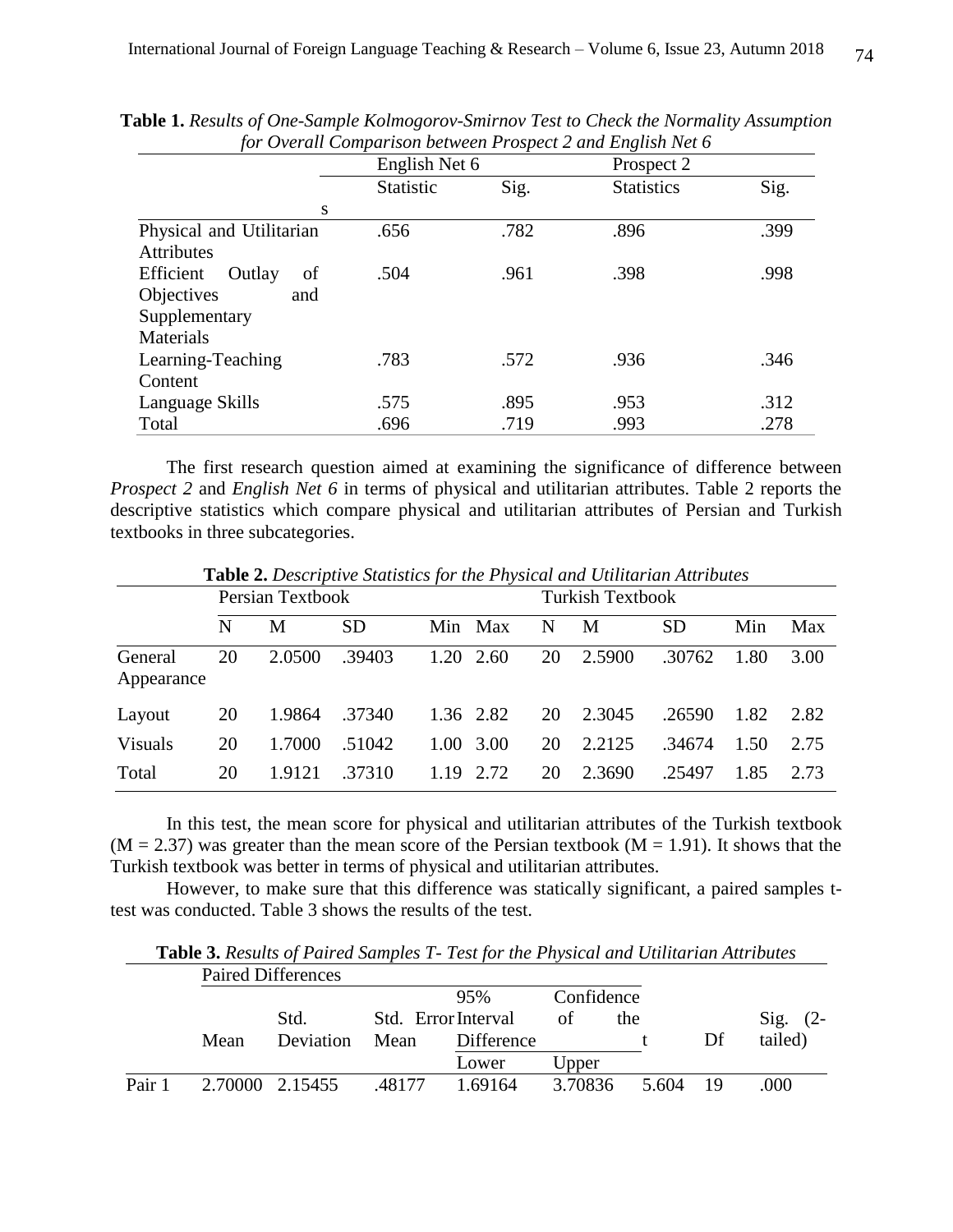|  | Pair 2 3.50000 5.64288 1.26179 .85905 6.14095 2.774 19 .012   |  |  |  |
|--|---------------------------------------------------------------|--|--|--|
|  | Pair 3 2.05000 2.35025 .52553 .95005 3.14995 3.901 19 .001    |  |  |  |
|  | Pair 4 8.25000 8.76521 1.95996 4.14775 12.35225 4.209 19 .000 |  |  |  |

*Note.* Pair 1 (*Prospect 2* and *English Net 6* General Appearance), pair 2 (*Prospect 2* and *English Net 6* Layout and Design), pair 3 (*Prospect 2* and *English Net 6* Visuals), pair 4(*Prospect 2* and *English Net 6* Physical and Utilitarian Attributes).

As the results in Table 3 indicate, there was a significant difference between *English Net 6* and *Prospect 2* textbooks in terms of general appearance, layout and design, and visuals. The existent results for *English Net 6* physical and utilitarian attributes and *Prospect 2* physical and utilitarian attributes showed that the p-value under the *Sig.* (2-tailed column) was lower than the significance level  $(.00 < .05)$ . It can be concluded that there was a statistically significant difference between *English Net 6* and *Prospect 2* in terms of physical and utilitarian attributes.

The second research question examined the difference between *Prospect 2* and *English Net 6* in terms of efficient outlay of objectives and supplementary materials. Table 4 shows the descriptive statistics of the efficient outlay of objectives and supplementary materials in Persian and Turkish textbooks in three subcategories.

|                           |    | Persian Textbook |           |      |      |    | <b>Turkish Textbook</b> |           |      |      |
|---------------------------|----|------------------|-----------|------|------|----|-------------------------|-----------|------|------|
|                           | N  | М                | <b>SD</b> | Min  | Max  | N  | М                       | <b>SD</b> | Min  | Max  |
| <b>Book</b><br>Objectives | 20 | 1.7778           | .39159    | 1.11 | 2.56 | 20 | 2.3944                  | .30900    | 1.89 | 3.00 |
| Teaching Aids 20          |    | 2.1300           | .49108    | 1.20 | 2.80 | 20 | 2.5700                  | .41688    | 1.00 | 3.00 |
| Teaching<br>Methods       | 20 | 1.7750           | .43875    | 1.10 | 2.50 | 20 | 2.4400                  | .28359    | 1.90 | 2.90 |
| Total                     | 20 | 1.8943           | .33801    | 1.14 | 2.51 | 20 | 2.4681                  | .26741    | 1.91 | 2.97 |

**Table 4.** *Descriptive Statistics for the Efficient Outlay of Objectives and Supplementary Materials*

The results showed that the mean score for efficient outlay of objectives and supplementary materials of the Turkish textbook ( $M = 2.47$ ) was greater than the Persian textbook ( $M = 1.89$ ).

However, to make sure if the difference was statically significant, a paired samples t-test was conducted. Table 5 shows the results of the test.

**Table 5.** *Results of Paired Samples T- Test for the Efficient Outlay of Objectives and Supplementary Materials*

| <b>Paired Differences</b> |                     |            |     |    |                   |
|---------------------------|---------------------|------------|-----|----|-------------------|
|                           | 95%                 | Confidence |     |    |                   |
| Std.                      | Std. Error Interval | οf         | the |    | $\text{Sig.}$ (2- |
| Deviation Mean<br>Mean    | Difference          |            |     | df | tailed)           |
|                           | Lower               | Jpper      |     |    |                   |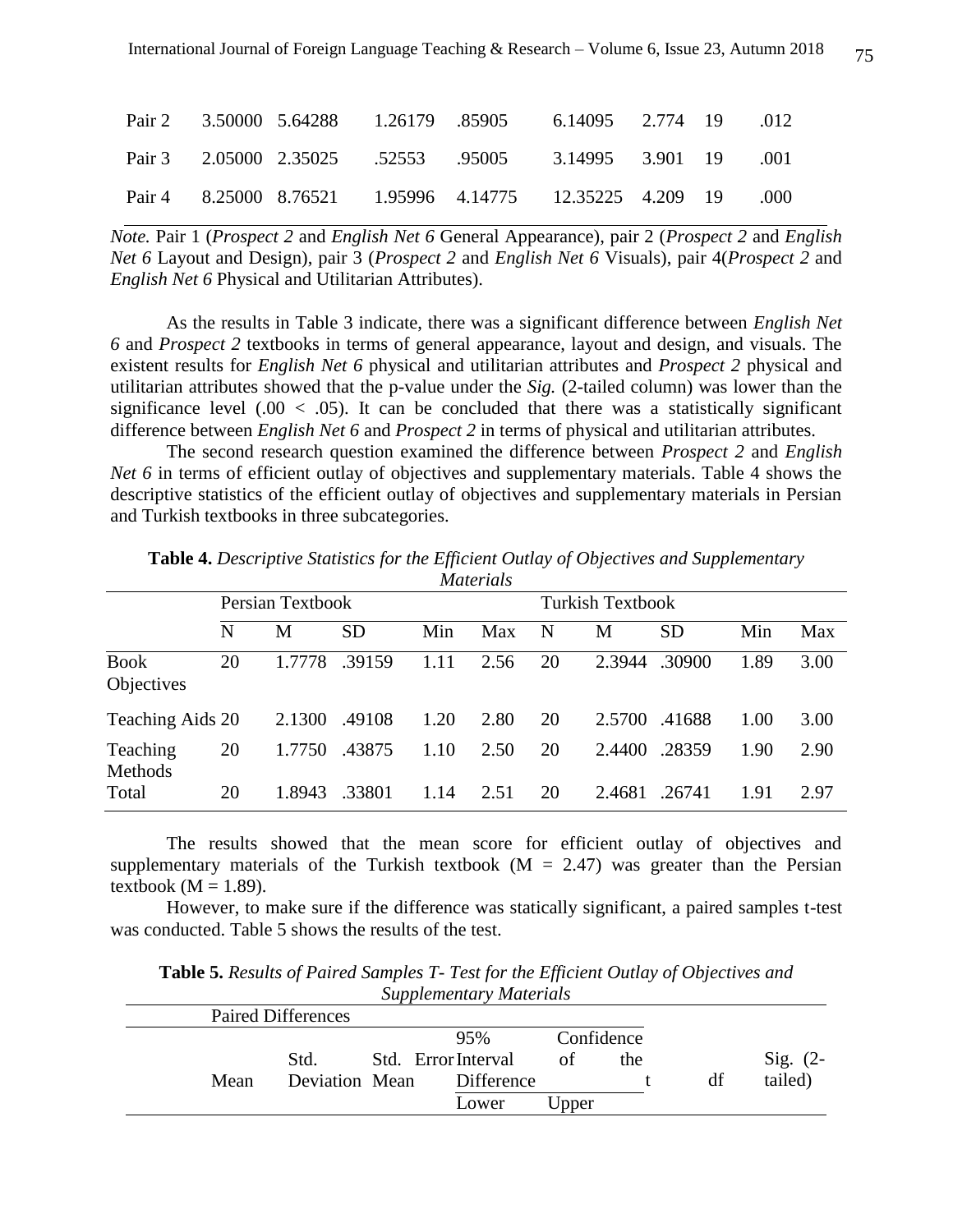|  |  | Pair 1 5.55000 4.32222 .96648 3.52714 7.57286 5.743 19      |  | .000   |
|--|--|-------------------------------------------------------------|--|--------|
|  |  | Pair 2 2.20000 2.30788 .51606 1.11988 3.28012 4.263 19 .000 |  |        |
|  |  | Pair 3 6.65000 5.10186 1.14081 4.26226 9.03774 5.829 19     |  | $-000$ |
|  |  | Pair 4 14.40000 10.62965 2.37686 9.42517 19.37483 6.058 19  |  | .000.  |

*Note.* Pair 1 (*Prospect 2* and *English Net 6* Book Objectives), pair2 **(***Prospect 2* and *English Net 6* Teaching Aids), pair 3 **(***Prospect 2* and *English Net 6* Teaching Methods), pair 4 (*Prospect2* and *English Net 6* Efficient Outlay of Objectives and Supplementary Materials).

As the results reveal, there was a significant difference between *English Net 6* and *Prospect 2* textbooks in terms of book objectives, teaching aids and teaching methods. It can be observed that the p-value under the *Sig.* (2-tailed column) was lower than the significance level (.00 < .05). Accordingly, there was a significant difference between *English Net 6* and *Prospect 2* in terms of efficient outlay of objectives and supplementary materials.

The third research question related to the difference between the *Prospect 2* and *English Net 6* from the viewpoint of learning- teaching content. Table 6 shows the descriptive statistics of learning- teaching content of Persian and Turkish textbooks.

|                               |          | <b>Table 6.</b> Descriptive blansites for the Learning Teaching Content<br>Persian Textbook |           |      |      | <b>Turkish Textbook</b> |        |           |      |      |
|-------------------------------|----------|---------------------------------------------------------------------------------------------|-----------|------|------|-------------------------|--------|-----------|------|------|
|                               | N        | M                                                                                           | <b>SD</b> | Min  | Max  | N                       | M      | <b>SD</b> | Min  | Max  |
| Subject and 20<br>Content     |          | 1.7556                                                                                      | .48446    | 1.00 | 2.78 | 20                      | 2.5556 | .31220    | 1.78 | 3.00 |
| Exercises                     | 20       | 1.9111                                                                                      | .25643    | 1.33 | 2.33 | 20                      | 2.3333 | .84080    | 1.56 | 5.67 |
| Social<br>Cultural<br>Context | and $20$ | 1.7286                                                                                      | .29642    | 1.29 | 2.29 | 20                      | 2.0571 | .36613    | 1.57 | 2.71 |
| Total                         | 20       | 1.7984                                                                                      | .28972    | 1.21 | 2.47 | 20                      | 2.3153 | .32359    | 1.80 | 3.23 |

**Table 6.** *Descriptive Statistics for the Learning- Teaching Content*

The relevant results showed that the mean score for learning- teaching content of the Turkish textbook ( $M = 2.31$ ) was greater than the mean score of the Persian textbook ( $M = 1.80$ ).

However, to make sure that the difference was statically significant a paired samples t-test was conducted. Table 7 shows the results of the test.

|        |      | <b>Paired Differences</b> |         |                  |            |      |    |         |
|--------|------|---------------------------|---------|------------------|------------|------|----|---------|
|        |      |                           |         | 95%              | Confidence |      |    |         |
|        |      |                           |         | Interval         | οf         | the  |    |         |
|        |      | Std.                      | Std.    | Error Difference |            |      |    | Sig.    |
|        | Mean | Deviation                 | Mean    | Lower            | Upper      |      | df | tailed) |
| Pair 1 |      | 5.38614                   | 1.20438 | 4.67921          | 9.72079    | 5978 | 19 | 000     |

**Table 7.** *Results of Paired Samples T- Test for the Learning-Teaching Content*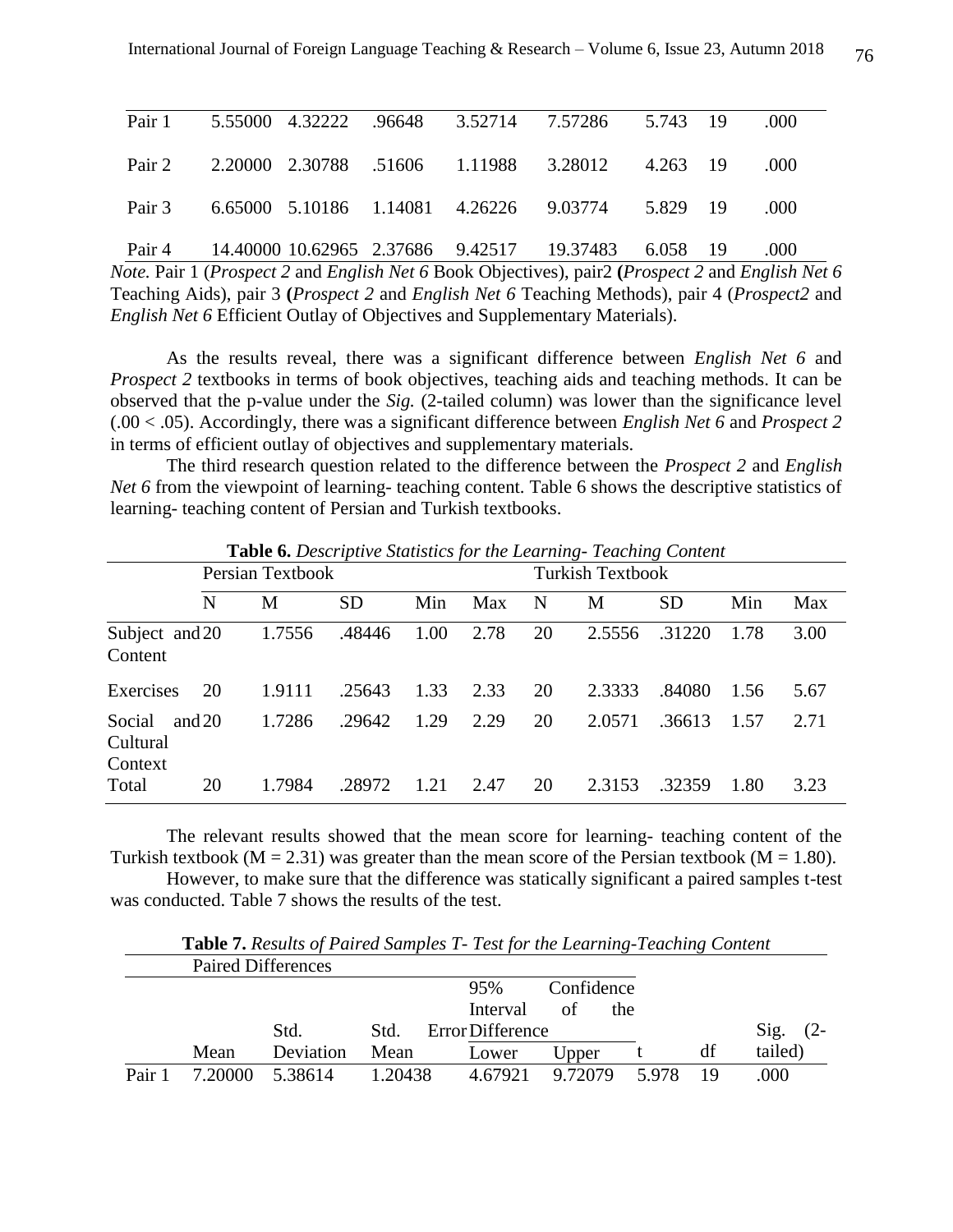|  | Pair 2 3.80000 7.26636 1.62481 .39924 7.20076 2.339 19 .030 |  |  |               |
|--|-------------------------------------------------------------|--|--|---------------|
|  | Pair 3 2.30000 3.64331 .81467 .59488 4.00512 2.823 19 .011  |  |  |               |
|  | Pair 4 13.30000 9.20011 2.05721 8.99421 17.60579 6.465 19   |  |  | $000^{\circ}$ |

*Note*. Pair 1 (*Prospect 2* and *English Net 6* Subject and Content), pair 2 (*Prospect 2* and *English Net 6* Exercises), pair 3 (*Prospect 2* and *English Net 6* Social and Cultural Contexts), pair 4 (*Prospect 2* and *English Net 6* Learning-Teaching Content).

As the results indicate, there was a significant difference between *English Net 6* and *Prospect 2* textbooks in terms of subject and content, exercises, and social and cultural contexts. The results for *English Net 6* and *Prospect 2* learning-teaching content showed that the p-value under the *Sig.* (2-tailed column) was lower than the significance level  $(.00 < .05)$ . Accordingly, there was a significant difference between the learning- teaching content of *English Net 6* and *Prospect 2*.

The fourth research question examined the difference between the *Prospect 2* and *English Net 6* in terms of language skills. Table 8 shows the comparison of language skills of Persian and Turkish textbooks.

|                       |          | Persian Textbook |                  |              |              | <b>Turkish Textbook</b> |                  |                  |              |              |  |
|-----------------------|----------|------------------|------------------|--------------|--------------|-------------------------|------------------|------------------|--------------|--------------|--|
|                       | N        | M                | <b>SD</b>        | Min          | Max          | $\mathbf N$             | М                | <b>SD</b>        | Min          | Max          |  |
| Listening<br>Speaking | 20<br>20 | 1.7643<br>1.7583 | .41785<br>.47596 | 1.00<br>1.00 | 2.57<br>2.83 | 20<br>20                | 2.3571<br>2.2417 | .29130<br>.37258 | 1.71<br>1.50 | 2.86<br>3.00 |  |
| Reading               | 20       | 1.5750           | .33102           | 1.00         | 2.33         | 20                      | 2.3083           | .57297           | 1.00         | 3.00         |  |
| Writing               | 20       | 1.6813           | .32816           | 1.00         | 2.25         | 20                      | 1.9000           | .38815           | 1.13         | 2.63         |  |
| Vocabulary            | 20       | 1.8273           | .42425           | 1.09         | 2.82         | 20                      | 2.2000           | .27129           | 1.64         | 2.82         |  |
| Grammar               | 20       | 1.9364           | .72554           | 1.18         | 4.73         | 20                      | 2.2364           | .31685           | 1.82         | 2.82         |  |
| Pronunciation 20      |          | 1.8300           | .54008           | 1.00         | 2.80         | 20                      | .8909            | .20772           | .45          | 1.36         |  |
| Total                 | 20       | 1.7675           | .33599           | 1.05         | 2.46         | 20                      | 2.0192           | .22600           | 1.74         | 2.54         |  |

**Table 8.** *Descriptive Statistics for the Language Skills*

The relevant results showed that the mean score for language skills of the Turkish textbook ( $M = 2.02$ ) was greater than the mean score of the Persian textbook ( $M = 1.77$ ).

However, to make sure that the difference was statically significant a paired samples t-test was conducted. Table 9 shows the results of the test.

|      |                     | <b>Table 9.</b> Results of Paired Samples 1 Fest for the Language Skills |                         |    |         |        |
|------|---------------------|--------------------------------------------------------------------------|-------------------------|----|---------|--------|
|      | Paired Differences. |                                                                          |                         |    |         |        |
|      |                     |                                                                          | 95% Confidence Interval |    |         |        |
|      | Std.                | Std. Error of the Difference                                             |                         |    | Sig.    | $(2 -$ |
| Mean | Deviation Mean      | Lower                                                                    | Upper                   | Df | tailed) |        |

**Table 9.** Results of Paired Samples T- Test for the Language Skills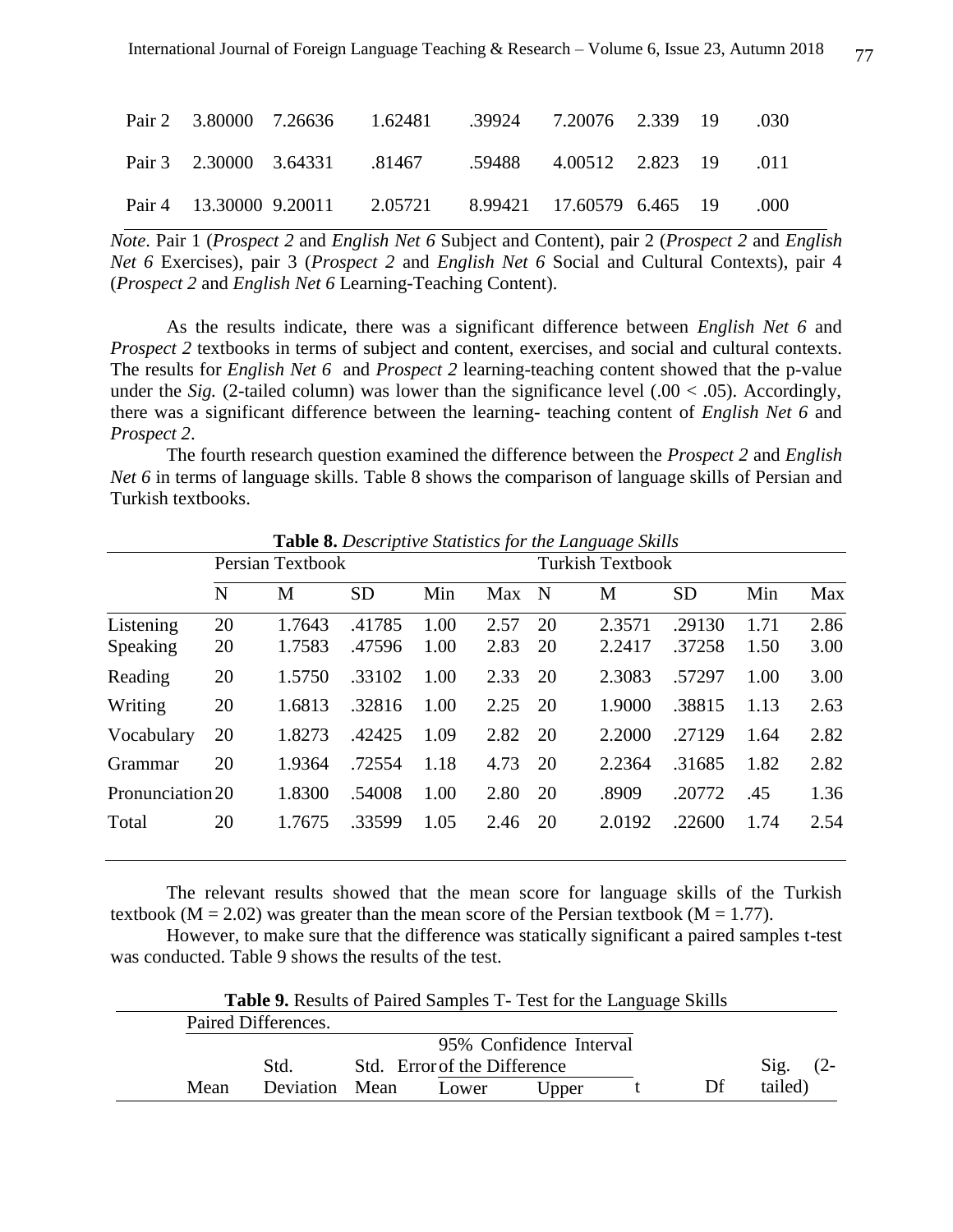| Pair 1 | 4.15000 | 4.43995           | .99280  | 2.07204    | 6.22796  | 4.180 | 19 | .001 |
|--------|---------|-------------------|---------|------------|----------|-------|----|------|
| Pair 2 | 2.90000 | 2.53190           | .56615  | 1.71503    | 4.08497  | 5.122 | 19 | .000 |
| Pair 3 | 4.40000 | 3.84434           | .85962  | 2.60079    | 6.19921  | 5.119 | 19 | .000 |
| Pair 4 | 1.75000 | 3.71165           | .82995  | .01290     | 3.48710  | 2.109 | 19 | .048 |
| Pair 5 | 4.10000 | 5.36950           | 1.20066 | 1.58699    | 6.61301  | 3.415 | 19 | .003 |
| Pair 6 | 3.30000 | 7.12372           | 1.59291 | $-.03400$  | 6.63400  | 2.072 | 19 | .052 |
| Pair 7 | .65000  | 4.01674           | .89817  | $-1.22989$ | 2.52989  | .724  | 19 | .478 |
| Pair 8 |         | 21.25000 19.47164 | 4.35399 | 12.13699   | 30.36301 | 4.881 | 19 | .000 |

*Note*. Pair 1 (*Prospect 2* and *English Net 6* Listening), pair 2 (*Prospect 2* and *English Net 6* Speaking), pair 3 (*Prospect 2* and *English Net 6* Reading), Pair 4 (*Prospect 2* and *English Net 6*  Writing), pair 5 (*Prospect 2* and *English Net 6* Vocabulary), pair 6 (*Prospect 2* and *English Net 6* Grammar), pair 7 (*Prospect 2* and *English Net 6* Pronunciation), pair 8 (*Prospect 2* and *English Net 6* Language Skills).

Based on the results in Table 8, there was a significant difference between *English Net 6* and *Prospect 2* textbooks in terms of listening, speaking, reading, writing and vocabulary. On the contrary, there was no significant difference between *English Net 6* and *Prospect 2* textbooks in terms of grammar and pronunciation. The results of paired sample t-test in table 8 indicated that there were significant differences between *English Net 6* and *Prospect 2* in terms of language skills  $(.00 < .05)$ .

An overall comparison was made between *Prospect 2* and *English Net 6* in terms of the four major domains. Table 10 shows the descriptive statistics of this comparison.

|                                                                           | Persian Textbook |        |           |      | <b>Turkish Textbook</b> |    |        |           |      |      |
|---------------------------------------------------------------------------|------------------|--------|-----------|------|-------------------------|----|--------|-----------|------|------|
|                                                                           | N                | M      | <b>SD</b> | Min  | Max                     | N  | М      | <b>SD</b> | Min  | Max  |
| Physical<br>utilitarian<br>attributes                                     | and $20$         | 1.9121 | .37310    | 1.19 | 2.72                    | 20 | 2.3690 | .25497    | 1.85 | 2.73 |
| Efficient outlay of 20<br>objectives<br>and<br>supplementary<br>materials |                  | 1.8943 | .33801    | 1.14 | 2.51                    | 20 | 2.4681 | .26741    | 1.91 | 2.97 |
| Learning-teaching 20<br>content                                           |                  | 1.7984 | .28972    | 1.21 | 2.47                    | 20 | 2.3153 | .32359    | 1.80 | 3.23 |
| Language skills                                                           | 20               | 1.7675 | .33599    | 1.05 | 2.46                    | 20 | 2.0192 | .22600    | 1.74 | 2.54 |
| Total                                                                     | 20               | 1.8431 | .30410    | 1.15 | 2.52                    | 20 | 2.2929 | .17309    | 2.02 | 2.74 |

**Table 10.** *Descriptive Statistics for Overall Comparison between Prospect 2 and English Net 6*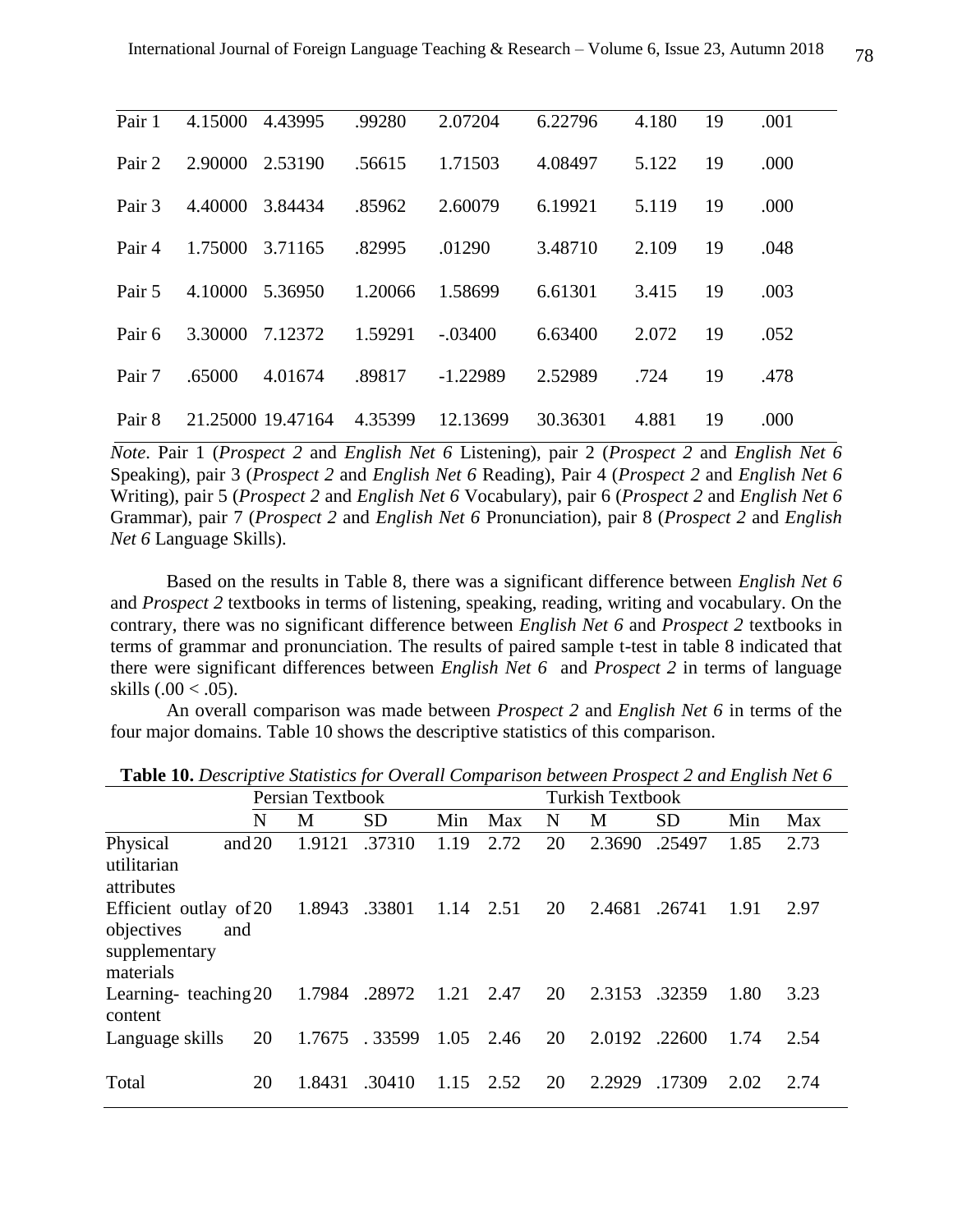The relevant result showed that the mean score of the Turkish textbook ( $M = 2.29$ ) was greater than the mean score of the Persian textbook ( $M = 1.84$ ).

However, to make sure that the difference was statically significant a paired samples t-test was conducted. Table 11 shows the results of the test.

| <b>Table 11.</b> Results of Paired Samples T- Test for Overall Comparison between Prospect 2 and |               |  |  |
|--------------------------------------------------------------------------------------------------|---------------|--|--|
|                                                                                                  | English Net 6 |  |  |
| $\mathbf{D}$ . $\mathbf{L}$ . $\mathbf{I}$ $\mathbf{D}$ . $\mathbf{C}$                           |               |  |  |

|        | Paired Differences |                   |         |                |          |            |    |            |
|--------|--------------------|-------------------|---------|----------------|----------|------------|----|------------|
|        |                    |                   |         | 95%            |          | Confidence |    |            |
|        |                    | Std.              | Std.    | Error Interval | οf       | the        | Df | Sig. $(2-$ |
|        | Mean               | Deviation         | Mean    | Difference     |          |            |    | tailed)    |
|        |                    |                   |         | Lower          | Upper    |            |    |            |
| Pair1  | 8.25000            | 8.76521           | 1.95996 | 4.14775        | 12.35225 | 4.209      | 19 | .000       |
| Pair 2 |                    | 14.40000 10.62965 | 2.37686 | 9.42517        | 19.37483 | 6.058      | 19 | .000       |
| Pair 3 | 13.30000 9.20011   |                   | 2.05721 | 8.99421        | 17.60579 | 6.465      | 19 | .000       |
| Pair 4 |                    | 21.25000 19.47164 | 4.35399 | 12.13699       | 30.36301 | 4.881      | 19 | .000       |
| Pair 5 | .44985             | .33864            | .07572  | .29136         | .60834   | 5.941      | 19 | .000       |

*Note.* Pair 1(*Prospect 2* and *English Net 6* Physical and Utilitarian Attributes), pair 2 (*Prospect 2* and *English Net 6* Efficient Outlay of Objectives and Supplementary Materials), pair 3 (*Prospect 2* and *English Net 6* Learning-Teaching Content), pair 4 (*Prospect 2* and *English Net 6*  Language Skills), pair 5 (*Prospect 2* and *English Net 6* ).

As the results indicate, there was a significant difference between *English Net 6* and *Prospect 2* textbooks in terms of physical and utilitarian attributes, efficient outlay of objectives and supplementary materials, learning-teaching content, and language skills. The results for *English Net 6* and *Prospect 2* learning-teaching content showed that the p-value under the *Sig.*  (2-tailed column) was lower than the significance level  $(.00 < .05)$ . Accordingly, there was a significant difference between *English Net 6* and *Prospect 2*.

#### **Discussion**

The first finding of the study was related to the significance of difference between the viewpoints of teachers about *Prospect 2* and *English Net 6* in terms of physical and utilitarian attributes. The results of the study indicated that *English Net 6* was mostly-preferred by language teachers in terms of general appearance, layout and design. In line with prior research (Nikou & Soleimani, 2012; Mobarake & Arani, 2012; Rahimpour & Hashemi, 2011), the results of the study indicated that Iranian textbooks were not satisfactorily acceptable in terms of physical and utilitarian attributes. The findings provided further evidence for Rahimpour's and Hashemi's (2011) study which indicated that in comparison with Turkish textbooks, Iranian textbooks were not acceptable in terms of physical make up and practical concerns.

The second finding of the study was related to the significance of difference between the viewpoints of language teachers about *Prospect 2* and *English Net 6* in terms of efficient outlay of objectives and supplementary materials. The result of the study indicated that *English Net 6*  was preferred by language teachers in terms of book objectives, teaching aids and teaching methods. Similar to the findings of Mobarakeh and Arani (2012), the result of the study indicated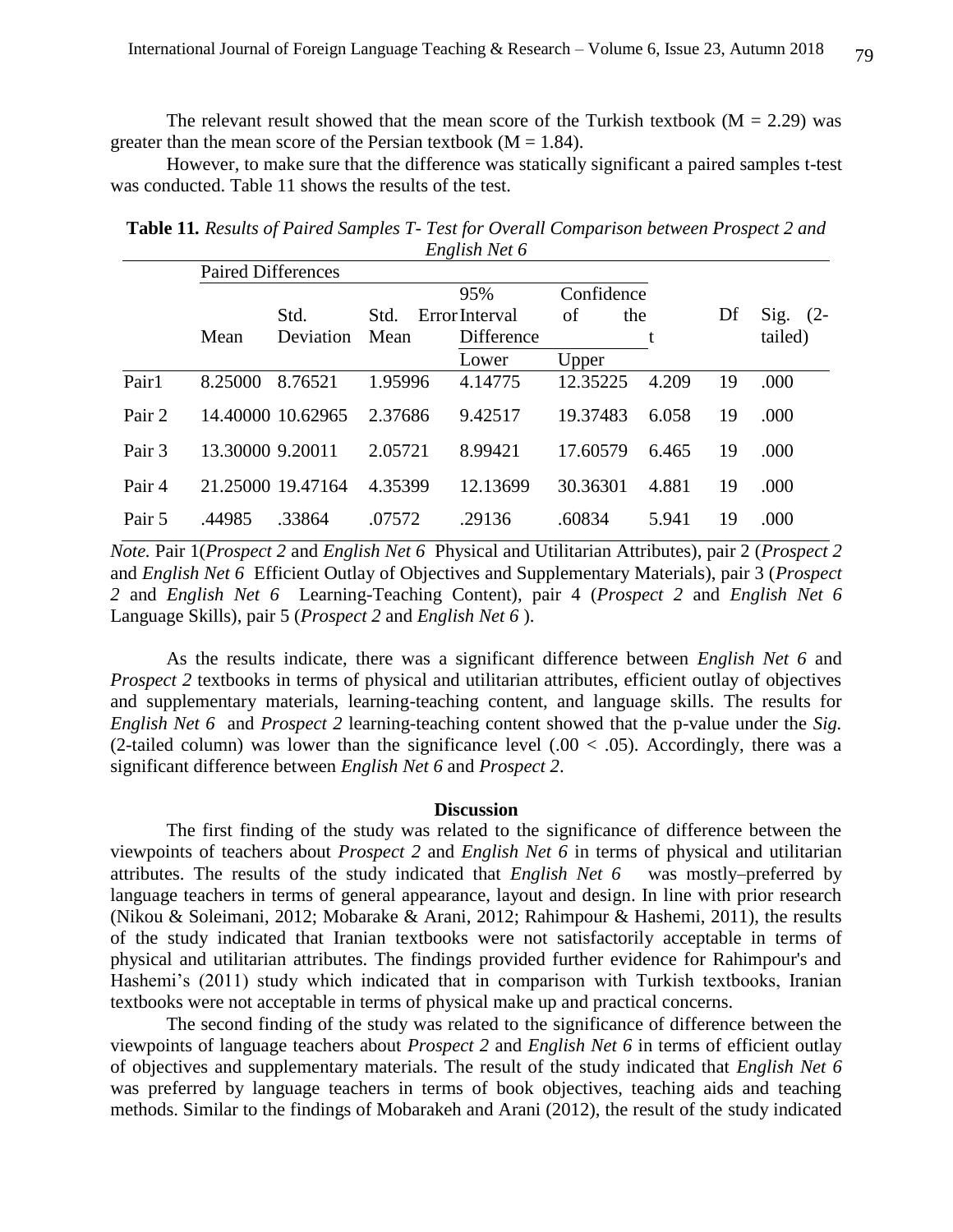that ELT textbooks used in Iranian high schools are not authentic. Furthermore, the findings of the study are in line with Zohrabi's, Sabouri's and Behrozian's (2012) study. They found that English textbooks didn't meet the students' and teachers' needs within the educational system. In other words, the Iranian English textbooks ignored the communicative objectives of the language. Contrary to Jafarigohar and Ghaderi (2013) that found no significant difference in terms of textbook objectives and methods, the findings of this study indicated that there was a significant difference between Iranian and Turkish English textbooks in terms of objectives and teaching methods.

The third finding of the study was related to the viewpoints of teachers about *Prospect 2* and *English Net 6* in terms of learning-teaching content. The results of the study indicated that teachers had significantly positive perceptions of *English Net 6* in terms of learning- teaching content. The findings of the study were similar to Zohrabi's, Sabouri's, and Behrozian's (2012) study, in which they evaluated the English textbook which is taught in Iranian first grade high schools to explain the weaknesses and strengths of the book. They concluded that the textbook could not meet the students' and teachers' need within the Iranian educational system in terms of topics and contents, grammatical points and exercises, language skill, and language functions. Furthermore, the findings of the study are in line with Azizifar's, Koosha's and Lotfi's (2010) study. They focused on the examination of two English textbooks taught in Iranian high schools. Their study revealed that the Iranian textbooks focused on structural organization of their content. The results indicated that the books were devoid of communicative values for learners.

The last finding of the study was related to the significance of difference in the viewpoints of teachers about *Prospect 2* and *English Net 6* in terms of language skills. The results of the study indicated that teachers had significantly positive perception of *English Net 6* in terms of listening, speaking, reading and writing. However, it was not significant in grammar and pronunciation subcategories. In line with Alemi's and Sadeghvandi's (2012) study, in which they found that speaking and listening skills were not given the deserved attention, the results of the study provided further evidence for the lack of attention to all language skills in Iranian textbooks. Furthermore, similar to the findings of this study, Miekley (2005) and Mobarakeh and Arani (2012) found that oral skills were totally ignored in Iranian textbooks. However, Turkish textbooks did not suffer from the above mentioned shortcomings. They evaluated high school textbook published by Ministry of Education in Iran and the *New Bridge to Success Series* which is taught in Turkish high schools. Similarly, they found that Iranian textbooks were not authentic and ignored oral skills.

#### **Conclusions**

The first conclusion drawn from the study was related to the positive viewpoints of teachers about *English Net 6* in terms of physical and utilitarian attributes. It can be concluded that the general appearance, layout and visuals of *English Net 6* was significantly better than *Prospect 2*. It seems that in *English Net 6* visuals are more functional and are compatible with students' culture. The second conclusion was related to the efficient outlay of objectives and supplementary materials in *English Net 6.* It can be concluded that more attention had been paid to the objectives, teaching methods and teaching aids in *English Net 6.* In other words, very little attention had been paid to the efficient outlay of objectives in *Prospect 2*. The third conclusion of the study was related to the learning-teaching content. It can be concluded that *English Net 6* was mostly preferred by Iranian language teachers in terms of learning-teaching content. The lack of these important aspects are evident in *Prospect 2*. It seems that in *English Net 6* more attention has been paid to learner-centered aspects of language learning and language teaching. The last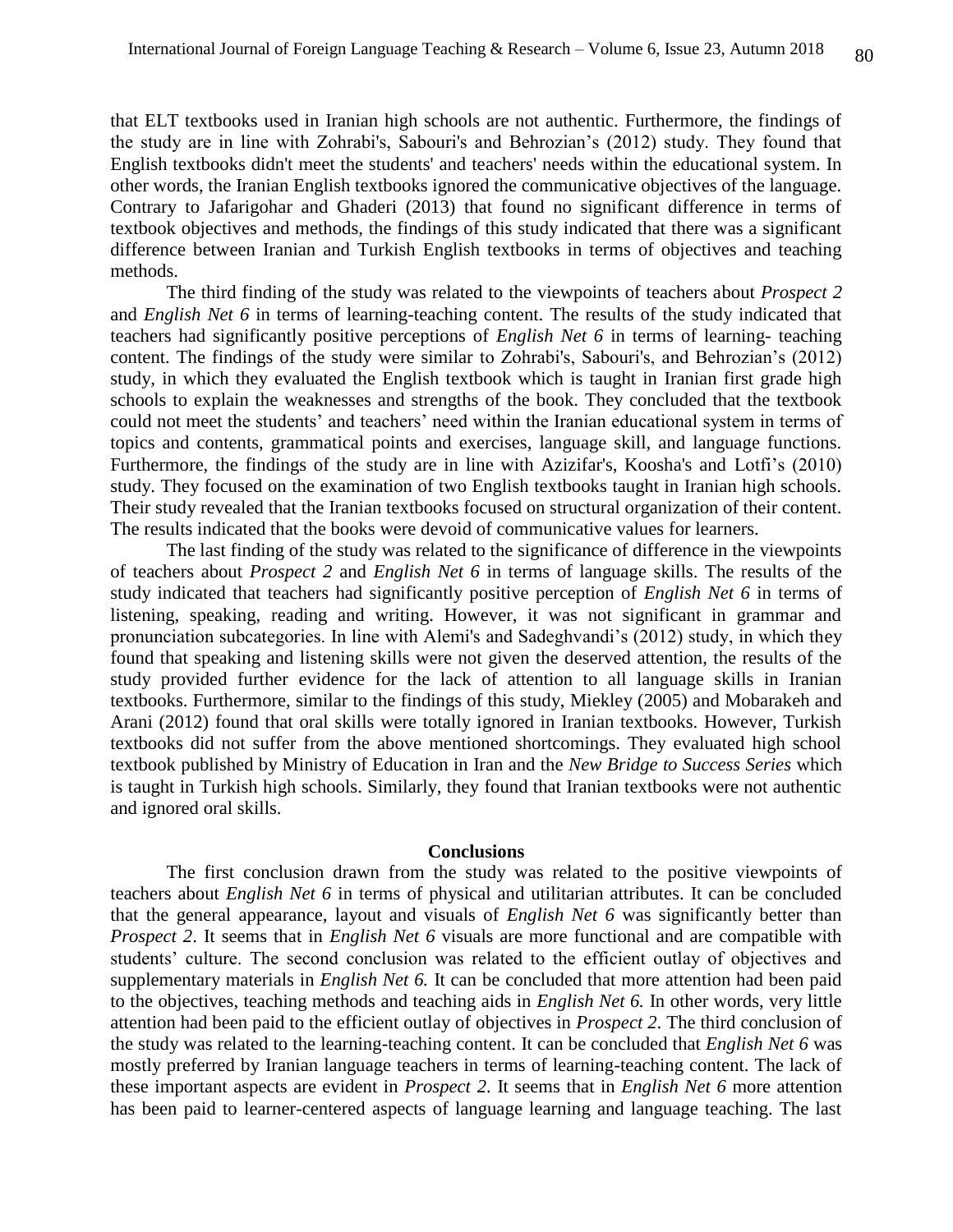conclusion was related to the significance of teachers' viewpoints about *English Net 6* in terms of language skills. It can be concluded that the major language skills have been considered simultaneously in *English Net 6. English Net 6* listening materials are well recorded and authentic and it has more sufficient reading materials for improving language skills. The results of the present study revealed that there wasn't any statistically significant difference between *English Net 6* and *Prospect 2* in terms of grammar and pronunciation.

To put in a nutshell, the Turkish textbook, *English Net 6,* surpassed the Iranian one in quality and efficiency in many aspects of textbook evaluation. In fact, considering all the important criteria we discussed for any EFL textbook including physical and utilitarian attributes, efficient outlay of objectives and supplementary materials, learning-teaching content, and language skills with sixteen subcategories the evaluation process revealed that *Prospect 2* has some limitations in comparison with *English Net 6* .

The findings of this study could be of great help to the ministry of education, teachers, publishers and material developers who are faced with the complicated task of selecting and publishing an appropriate textbook for their students. Teachers can also state their opinion on the textbook in a more conscious way with a kind of criteria on their minds. This study aimed to let teachers express their perceptions about the particular textbooks. The comparative nature of the present study can enable EFL material developers to avoid the kind of pitfalls that previous publisher fell into and they can also follow successful procedures. Moreover, this study can be a practical guide for other researchers who are interested in the area of textbook evaluation and research.

#### **References**

Alemi, M., & Sadehvandi, N. (2012). Textbook Evaluation: EFL Teachers' perspectives on "pacesetter series". *English language teaching,* 5(7), 64-74.

Al-Hajailan, T. A. R. (1999). *Evaluation of English as a foreign language textbook for third grade secondary boys' schools in Saudi Arabia*.

Azizifar, A., Koosha, M., & Lotfi, A. R. (2010). An analytical evaluation of Iranian high school ELT textbooks from 1970 to the present. *Procedia-Social and Behavioral Sciences*, *3*, 36- 44.

Byrd, P. (2001). Textbooks: Evaluation for selection and analysis for implementation. *Teaching English as a second or foreign language*, *3*, 415-428.

Chandran, S. (2003). Where are the ELT textbooks?. *Anthology Series-Seameo Regional Language Centre*, 161-169*.*

Cunningsworth, A. (1995). *Choosing your coursebook*. Oxford: Heinemann.

Dahmardeh, M. (2009). Communicative textbooks: English language textbooks in Iranian secondary school. *Linguistic online,* 4(09), 45-61.

Dubin, F., & Olshtain, E. (1986). *Course design: Developing programs and materials for language learning*. Cambridge University Press.

Garinger, D. (2002). Textbook selection for the ESL classroom. *Center for Applied Linguistics Digest*.

Hashemi, R., & Rahimpour, M. (2011). Textbook selection and evaluation in EFL context. *World Journal of Education*, 1(2), 62-68.

Jafarigohar, M., & Ghaderi, E. (2013). Evaluation of Two Popular EFL Coursebooks. *International Journal of Applied Linguistics and English Literature*, *2*(6), 194-201.

McGrath, I. (2006). Teachers' and Learners' images for coursebooks. *ELT journal,* 60(2), 171-180.